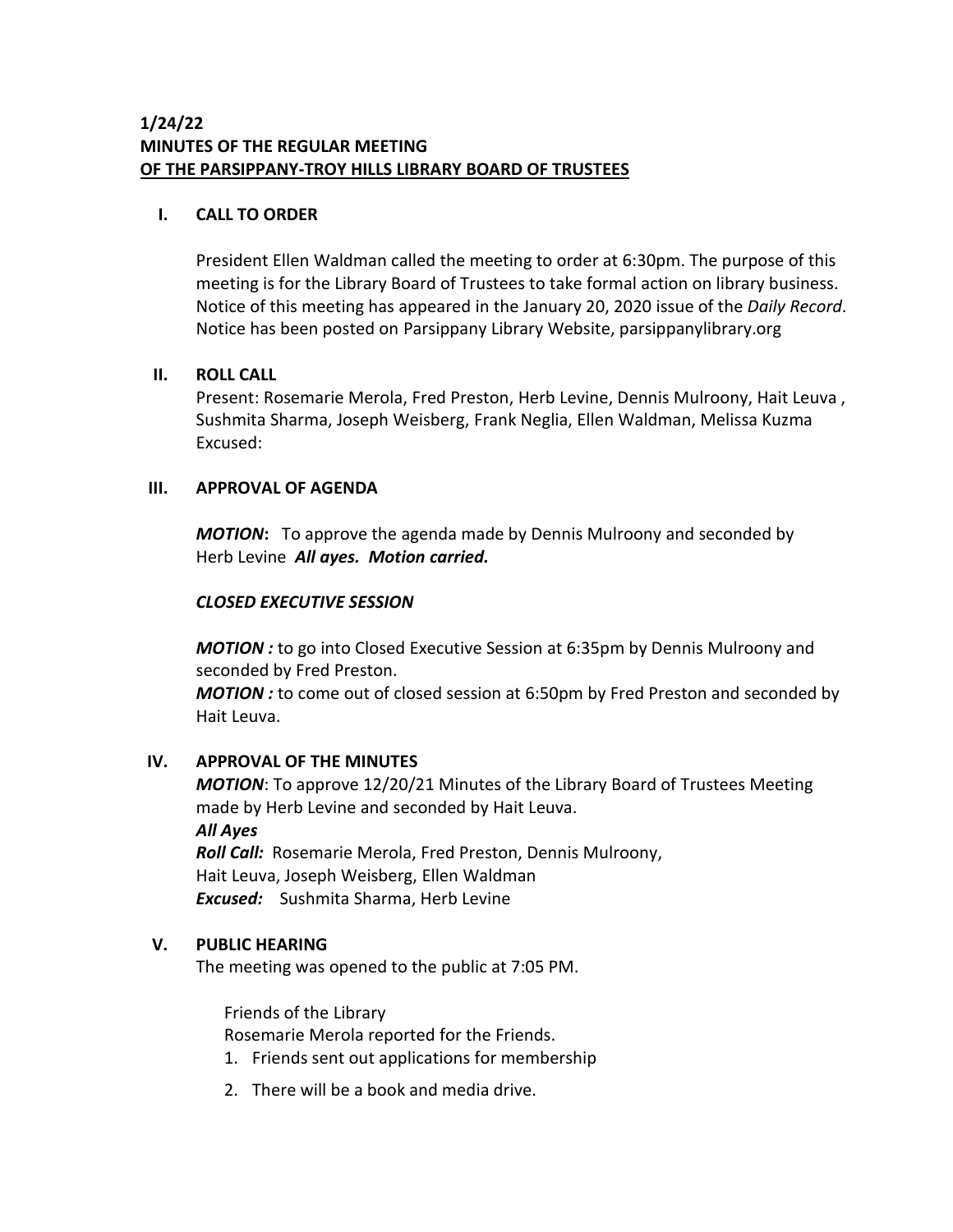- 3. Bag sale in March
- 4. The dress sale has been cancelled.

## **VI. REPORTS**

A. Finance

Melissa reported that the Town told the library that they owed \$28,000 for Health Benefit costs. The library was given no prior notice about this.

The Board discussed this and Frank Neglia asked questions about who at the Town told the library they owed this money. He also suggested the library not pay at this time but instead request a meeting with the Mayor to discuss.

B. Buildings and Grounds

Melissa updated the Board on the Lake Hiawatha project.

Direct Install program (LED lighting, HVAc etc) will cost about \$258,000. One Half of this would be paid for by a grant program. The balance would be paid by the library over a 3year period which would be about \$3500 per month. The Library does not have the budget for this. Melissa did go to the Town last October and did a budget presentation where this was discussed. Frank Neglia offered to send to Melissa names of companies that will change the lights to LED for a better budget payout.

C. Personnel

A Part Time Reference Librarian was hired.

There were two more resignations;

Head of Childrens Services and Part Time Library Assistant.

The library now has 4 job openings.

Melissa asked the Board to approve a salary increase for Karen O'Malley.

Considering going paperless for paychecks.

D. Policy

Rosemarie reported there three policies to approve:

Studio Room Policy (new)

Holiday Leave (revision)

Quarantine/Travel Policy (revision)

#### VII. UNFINISHED BUSINESS

Any questions about Directors Report

#### **VIII. OLD BUSINESS**